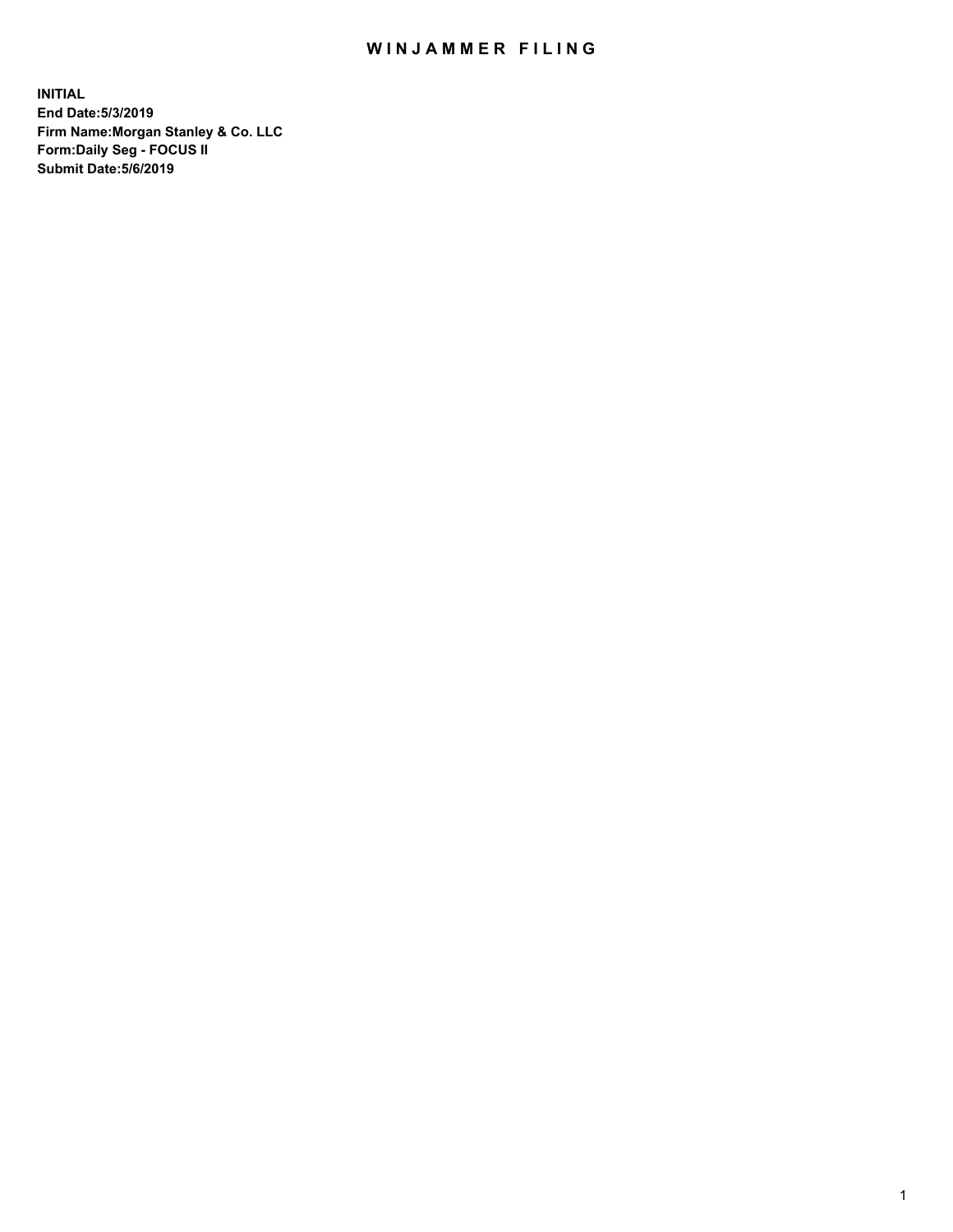**INITIAL End Date:5/3/2019 Firm Name:Morgan Stanley & Co. LLC Form:Daily Seg - FOCUS II Submit Date:5/6/2019 Daily Segregation - Cover Page**

| Name of Company                                                                                                                                                                                                                                                                                                                | Morgan Stanley & Co. LLC                                    |
|--------------------------------------------------------------------------------------------------------------------------------------------------------------------------------------------------------------------------------------------------------------------------------------------------------------------------------|-------------------------------------------------------------|
| <b>Contact Name</b>                                                                                                                                                                                                                                                                                                            | <b>Ikram Shah</b>                                           |
| <b>Contact Phone Number</b>                                                                                                                                                                                                                                                                                                    | 212-276-0963                                                |
| <b>Contact Email Address</b>                                                                                                                                                                                                                                                                                                   | Ikram.shah@morganstanley.com                                |
| FCM's Customer Segregated Funds Residual Interest Target (choose one):<br>a. Minimum dollar amount: ; or<br>b. Minimum percentage of customer segregated funds required:% ; or<br>c. Dollar amount range between: and; or<br>d. Percentage range of customer segregated funds required between:% and%.                         | 235,000,000<br><u>0</u><br>0 <sub>0</sub><br>00             |
| FCM's Customer Secured Amount Funds Residual Interest Target (choose one):<br>a. Minimum dollar amount: ; or<br>b. Minimum percentage of customer secured funds required:% ; or<br>c. Dollar amount range between: and; or<br>d. Percentage range of customer secured funds required between:% and%.                           | 140,000,000<br><u>0</u><br>0 <sub>0</sub><br>0 <sub>0</sub> |
| FCM's Cleared Swaps Customer Collateral Residual Interest Target (choose one):<br>a. Minimum dollar amount: ; or<br>b. Minimum percentage of cleared swaps customer collateral required:% ; or<br>c. Dollar amount range between: and; or<br>d. Percentage range of cleared swaps customer collateral required between:% and%. | 92,000,000<br><u>0</u><br>0 Q<br>0 <sub>0</sub>             |

Attach supporting documents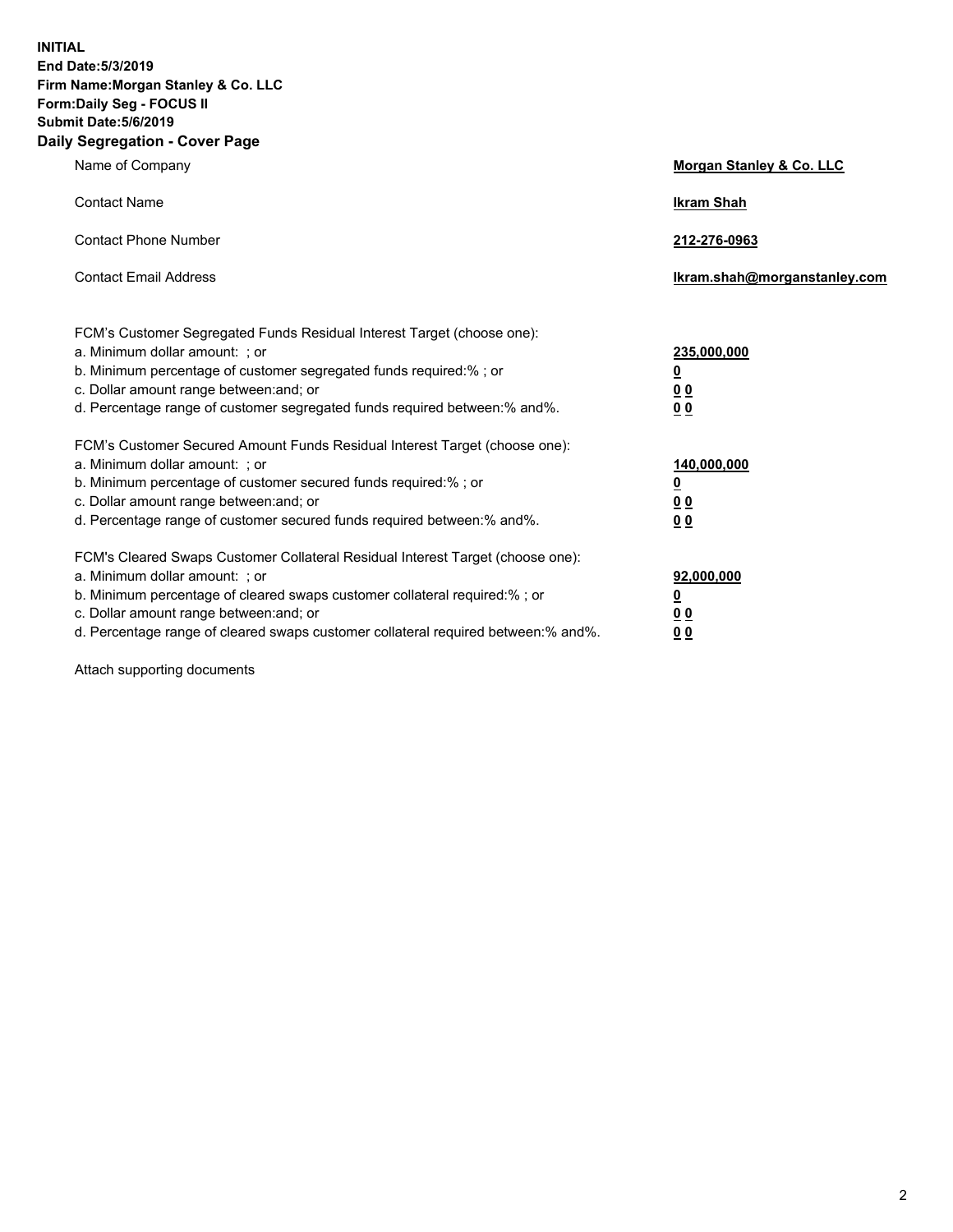| <b>INITIAL</b> | End Date: 5/3/2019<br>Firm Name: Morgan Stanley & Co. LLC<br>Form: Daily Seg - FOCUS II<br><b>Submit Date: 5/6/2019</b><br><b>Daily Segregation - Secured Amounts</b> |                                                   |
|----------------|-----------------------------------------------------------------------------------------------------------------------------------------------------------------------|---------------------------------------------------|
|                | Foreign Futures and Foreign Options Secured Amounts                                                                                                                   |                                                   |
|                | Amount required to be set aside pursuant to law, rule or regulation of a foreign                                                                                      | $0$ [7305]                                        |
| 1.             | government or a rule of a self-regulatory organization authorized thereunder<br>Net ledger balance - Foreign Futures and Foreign Option Trading - All Customers       |                                                   |
|                | A. Cash                                                                                                                                                               | 3,056,062,962 [7315]                              |
|                | B. Securities (at market)                                                                                                                                             | 2,281,864,812 [7317]                              |
| 2.             | Net unrealized profit (loss) in open futures contracts traded on a foreign board of trade                                                                             | 208,275,373 [7325]                                |
| 3.             | Exchange traded options                                                                                                                                               |                                                   |
|                | a. Market value of open option contracts purchased on a foreign board of trade                                                                                        | 13,745,805 [7335]                                 |
|                | b. Market value of open contracts granted (sold) on a foreign board of trade                                                                                          | -11,190,641 [7337]                                |
| 4.<br>5.       | Net equity (deficit) (add lines 1.2. and 3.)                                                                                                                          | 5,548,758,311 [7345]                              |
|                | Account liquidating to a deficit and account with a debit balances - gross amount<br>Less: amount offset by customer owned securities                                 | 54,205,419 [7351]<br>-52,768,572 [7352] 1,436,847 |
|                |                                                                                                                                                                       | [7354]                                            |
| 6.             | Amount required to be set aside as the secured amount - Net Liquidating Equity                                                                                        | 5,550,195,158 [7355]                              |
|                | Method (add lines 4 and 5)                                                                                                                                            |                                                   |
| 7.             | Greater of amount required to be set aside pursuant to foreign jurisdiction (above) or line<br>6.                                                                     | 5,550,195,158 [7360]                              |
|                | FUNDS DEPOSITED IN SEPARATE REGULATION 30.7 ACCOUNTS                                                                                                                  |                                                   |
| 1.             | Cash in banks                                                                                                                                                         |                                                   |
|                | A. Banks located in the United States                                                                                                                                 | 441,697,942 [7500]                                |
|                | B. Other banks qualified under Regulation 30.7                                                                                                                        | 505,729,124 [7520] 947,427,066<br>[7530]          |
| 2.             | Securities                                                                                                                                                            |                                                   |
|                | A. In safekeeping with banks located in the United States                                                                                                             | 418,844,850 [7540]                                |
|                | B. In safekeeping with other banks qualified under Regulation 30.7                                                                                                    | 0 [7560] 418,844,850 [7570]                       |
| 3.             | Equities with registered futures commission merchants                                                                                                                 |                                                   |
|                | A. Cash                                                                                                                                                               | 7,210,374 [7580]                                  |
|                | <b>B.</b> Securities                                                                                                                                                  | $0$ [7590]                                        |
|                | C. Unrealized gain (loss) on open futures contracts                                                                                                                   | <b>62,494</b> [7600]                              |
|                | D. Value of long option contracts                                                                                                                                     | $0$ [7610]                                        |
| 4.             | E. Value of short option contracts<br>Amounts held by clearing organizations of foreign boards of trade                                                               | 0 [7615] 7,147,880 [7620]                         |
|                | A. Cash                                                                                                                                                               | $0$ [7640]                                        |
|                | <b>B.</b> Securities                                                                                                                                                  | $0$ [7650]                                        |
|                | C. Amount due to (from) clearing organization - daily variation                                                                                                       | $0$ [7660]                                        |
|                | D. Value of long option contracts                                                                                                                                     | $0$ [7670]                                        |
|                | E. Value of short option contracts                                                                                                                                    | 0 [7675] 0 [7680]                                 |
| 5.             | Amounts held by members of foreign boards of trade                                                                                                                    |                                                   |
|                | A. Cash                                                                                                                                                               | 2,293,831,792 [7700]                              |
|                | <b>B.</b> Securities<br>C. Unrealized gain (loss) on open futures contracts                                                                                           | 1,863,019,963 [7710]<br>208,337,867 [7720]        |
|                | D. Value of long option contracts                                                                                                                                     | 13,745,805 [7730]                                 |
|                | E. Value of short option contracts                                                                                                                                    | -11,190,641 [7735] 4,367,744,786                  |
|                |                                                                                                                                                                       | $[7740]$                                          |
| 6.             | Amounts with other depositories designated by a foreign board of trade                                                                                                | $0$ [7760]                                        |
| 7.             | Segregated funds on hand                                                                                                                                              | $0$ [7765]                                        |
| 8.             | Total funds in separate section 30.7 accounts                                                                                                                         | 5,741,164,582 [7770]                              |
| 9.             | Excess (deficiency) Set Aside for Secured Amount (subtract line 7 Secured Statement<br>Page 1 from Line 8)                                                            | 190,969,424 [7380]                                |

- 10. Management Target Amount for Excess funds in separate section 30.7 accounts **140,000,000** [7780]
- 11. Excess (deficiency) funds in separate 30.7 accounts over (under) Management Target **50,969,424** [7785]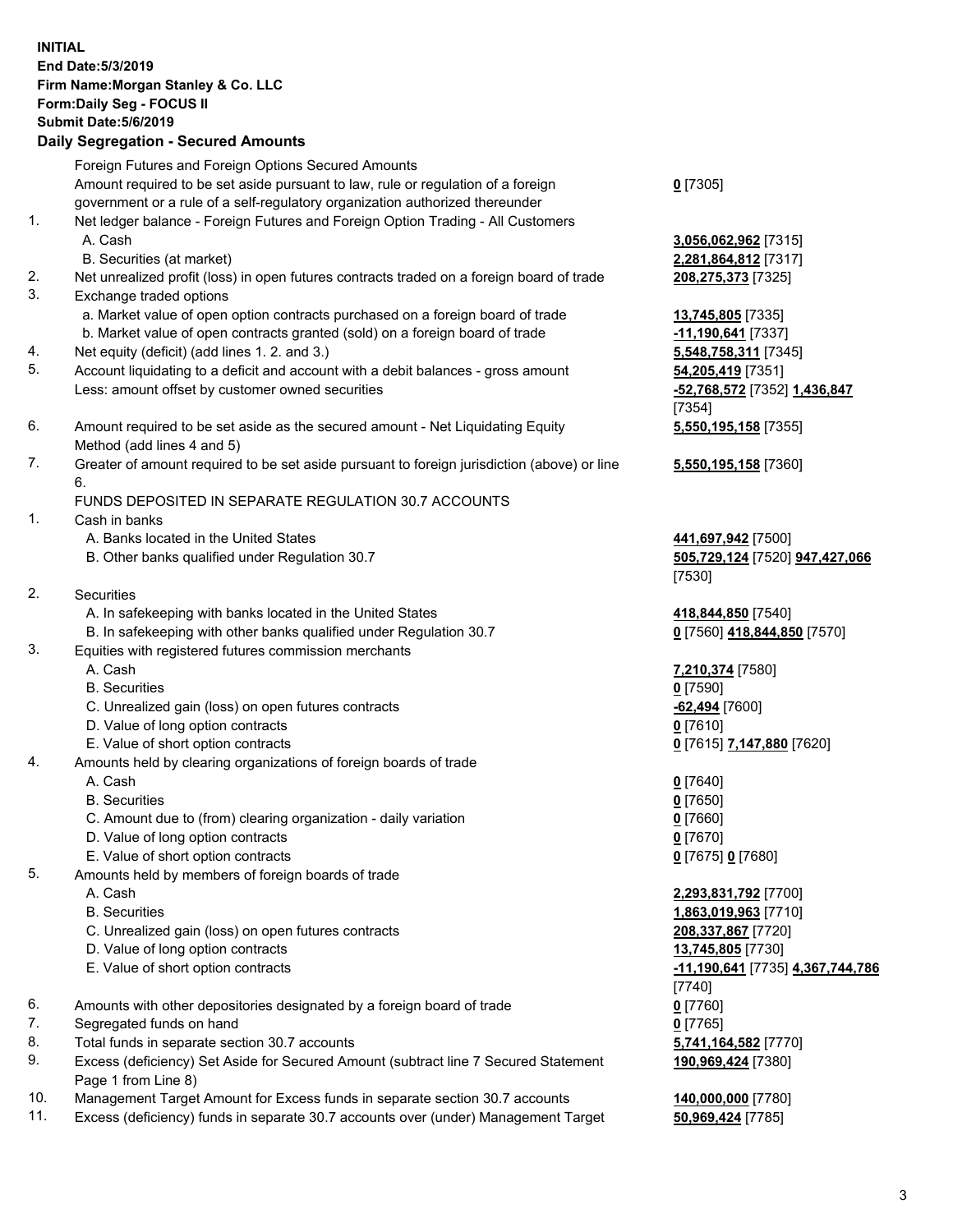|     | <b>INITIAL</b>                                                                      |                                    |
|-----|-------------------------------------------------------------------------------------|------------------------------------|
|     | End Date: 5/3/2019                                                                  |                                    |
|     | Firm Name: Morgan Stanley & Co. LLC                                                 |                                    |
|     | Form: Daily Seg - FOCUS II                                                          |                                    |
|     | <b>Submit Date: 5/6/2019</b>                                                        |                                    |
|     | Daily Segregation - Segregation Statement                                           |                                    |
|     | SEGREGATION REQUIREMENTS(Section 4d(2) of the CEAct)                                |                                    |
| 1.  | Net ledger balance                                                                  |                                    |
|     | A. Cash                                                                             | 8,890,927,084 [7010]               |
|     | B. Securities (at market)                                                           | 6,331,901,402 [7020]               |
| 2.  | Net unrealized profit (loss) in open futures contracts traded on a contract market  | 2,072,130,682 [7030]               |
| 3.  | Exchange traded options                                                             |                                    |
|     | A. Add market value of open option contracts purchased on a contract market         | 271,740,104 [7032]                 |
|     | B. Deduct market value of open option contracts granted (sold) on a contract market | -219,328,395 [7033]                |
| 4.  | Net equity (deficit) (add lines 1, 2 and 3)                                         | 17,347,370,877 [7040]              |
| 5.  | Accounts liquidating to a deficit and accounts with                                 |                                    |
|     | debit balances - gross amount                                                       | 237,420,885 [7045]                 |
|     | Less: amount offset by customer securities                                          | -236,805,615 [7047] 615,270 [7050] |
| 6.  | Amount required to be segregated (add lines 4 and 5)                                | 17,347,986,147 [7060]              |
|     | FUNDS IN SEGREGATED ACCOUNTS                                                        |                                    |
| 7.  | Deposited in segregated funds bank accounts                                         |                                    |
|     | A. Cash                                                                             | 4,515,920,155 [7070]               |
|     | B. Securities representing investments of customers' funds (at market)              | $0$ [7080]                         |
|     | C. Securities held for particular customers or option customers in lieu of cash (at | 507,262,573 [7090]                 |
|     | market)                                                                             |                                    |
| 8.  | Margins on deposit with derivatives clearing organizations of contract markets      |                                    |
|     | A. Cash                                                                             | 6,559,521,333 [7100]               |
|     | B. Securities representing investments of customers' funds (at market)              | $0$ [7110]                         |
|     | C. Securities held for particular customers or option customers in lieu of cash (at | 5,824,638,829 [7120]               |
|     | market)                                                                             |                                    |
| 9.  | Net settlement from (to) derivatives clearing organizations of contract markets     | 168,252,999 [7130]                 |
| 10. | Exchange traded options                                                             |                                    |
|     | A. Value of open long option contracts                                              | 271,740,104 [7132]                 |
|     | B. Value of open short option contracts                                             | -219,328,395 [7133]                |
| 11. | Net equities with other FCMs                                                        |                                    |
|     | A. Net liquidating equity                                                           | 8,187,651 [7140]                   |
|     | B. Securities representing investments of customers' funds (at market)              | $0$ [7160]                         |
|     | C. Securities held for particular customers or option customers in lieu of cash (at | $0$ [7170]                         |
|     | market)                                                                             |                                    |
| 12. | Segregated funds on hand                                                            | $0$ [7150]                         |
| 13. | Total amount in segregation (add lines 7 through 12)                                | 17,636,195,249 [7180]              |
| 14. | Excess (deficiency) funds in segregation (subtract line 6 from line 13)             | 288,209,102 [7190]                 |
| 15. | Management Target Amount for Excess funds in segregation                            | 235,000,000 [7194]                 |
| 16. | Excess (deficiency) funds in segregation over (under) Management Target Amount      | 53,209,102 [7198]                  |

16. Excess (deficiency) funds in segregation over (under) Management Target Amount Excess

4